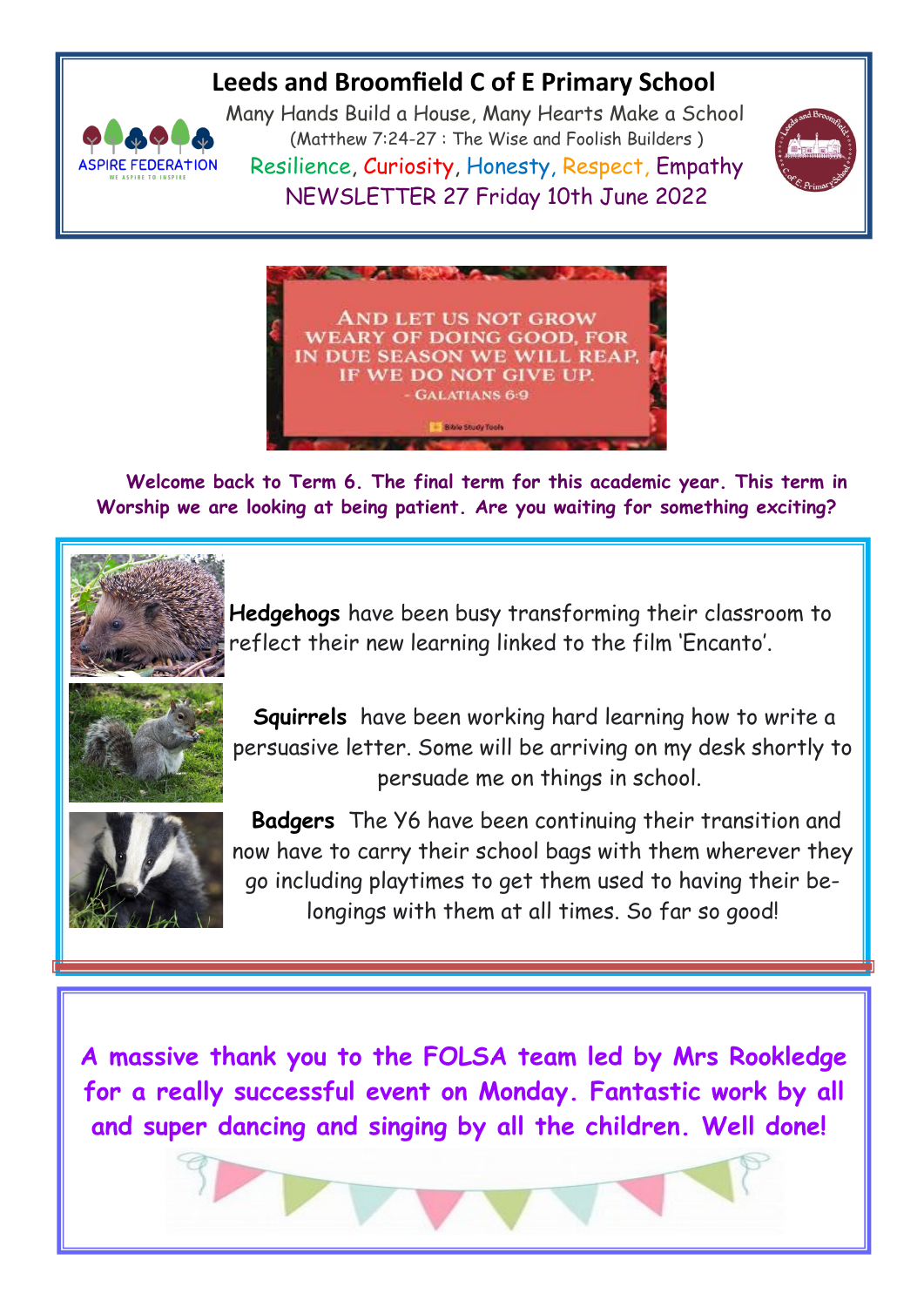## **PROUD awards**

After speaking to pupils and staff we wanted to build children's self esteem and confidence in themselves. Each pupil needs to work to get a badge for each letter of the word PROUD.

- P Pleasure in work
- R Respect in work
- O Organised in work
- U Unique in work
- D Distinction

Each class has a different colour badge to collect. The children can put these on their bags or on their school jumpers.



**This week's PROUD winners are: Sophie, Alana, Alexandra & Lilly** 

**A massive well done to you all!**



**Mobile Update** - The new teaching space is taking shape with windows and has now been plastered inside. The new roof will be going on over the next few weeks. I had a meeting on Wednesday about the demolition and building of our two new main teaching classrooms for squirrels and badgers. Although this has been delayed by many things I have now seen the plans and chosen colours for the new classrooms and toilets!! This work is planned to begin in the new academic year. Thank you for your continued patience, but things are finally beginning to happen.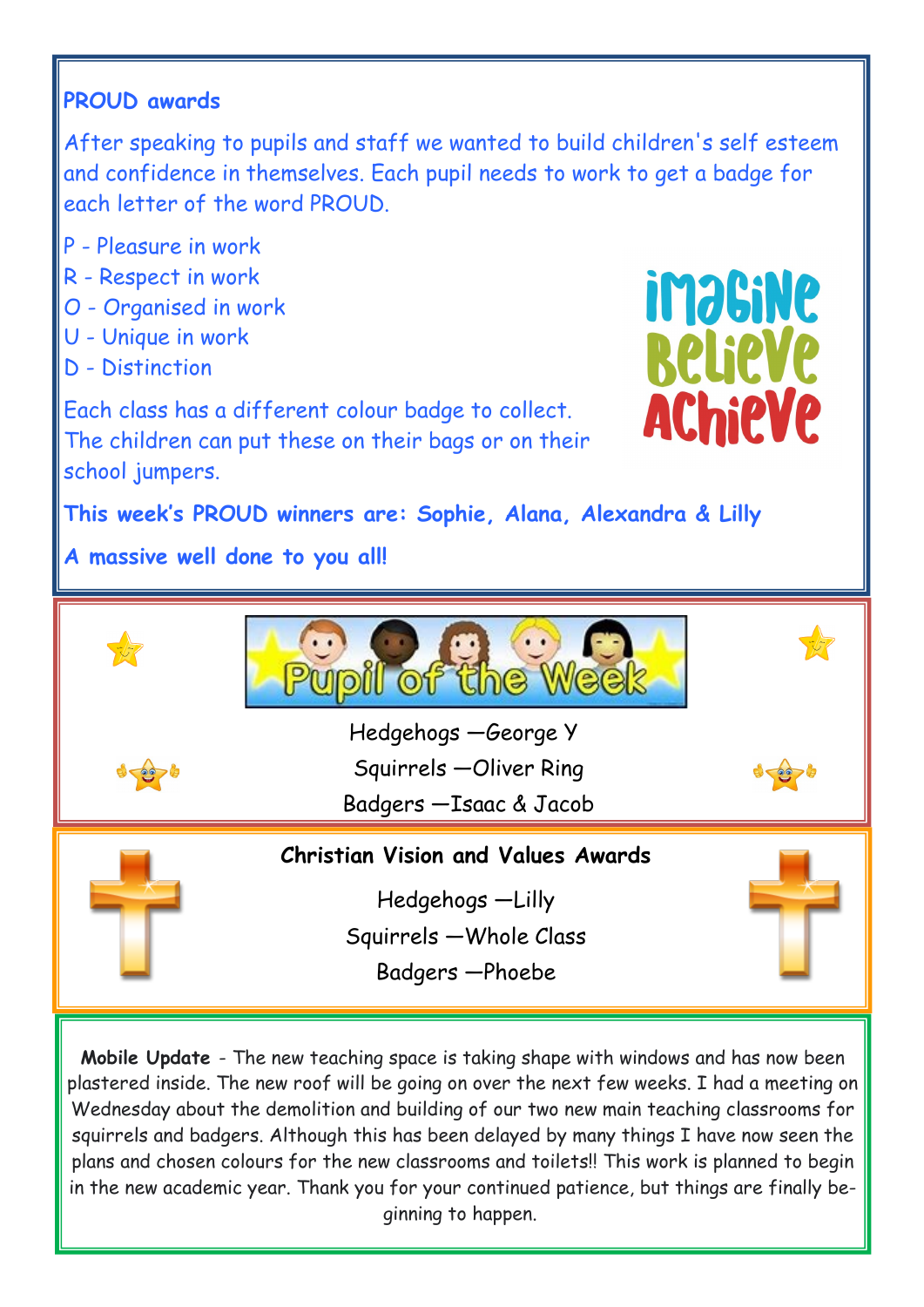

Online Safety - Please continue to talk to your children about the games and apps they are using online. **Please keep that open conversation with your children.**

[https://beinternetawesome.withgoogle.com/en\\_uk/](https://beinternetawesome.withgoogle.com/en_uk/)





We hope that you have been finding our Parent/Carer Wellbeing Newsletter useful. A reminder that if you need any wellbeing advice, guidance or support, please email [wellbeing@aspire-kent.org.uk](mailto:wellbeing@aspire-kent.org.uk)

**On Tuesday 7th June we had a virtual visitor to assess the school to become a nurture accredited school. This is the email that I have received:**

**We are writing to congratulate your school on achieving the National Nurturing Schools Programme Award.**

**We were very impressed with the quality of your application and the time you and your team have spent collating the information and putting together your evidence, this was greatly appreciated.**

**We really enjoyed the assessment day and we were able to get a good understanding of your school and all the hard work which has gone into your application.**

**For Leeds and Broomfield this means that we have an accreditation for all the hard work, support, guidance and development that is given to all children to ensure that they flourish as a whole child.**

**I would like to say a thank you to all the staff, parents and children who were an amazing credit to Leeds and Broomfield. Well done all!**

 **A video will be shared on our website over the next few weeks.**